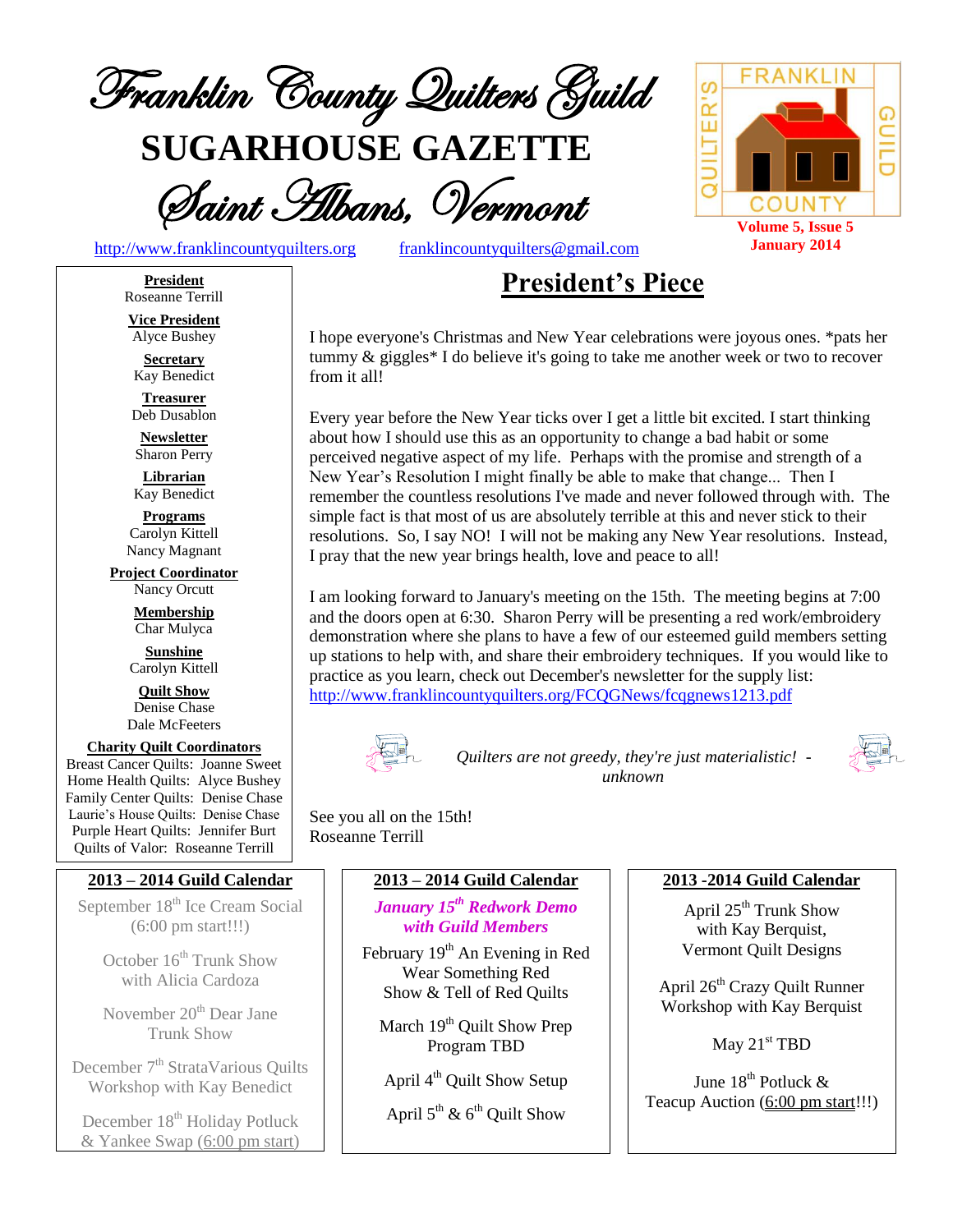#### **FRANKLIN COUNTY QUILTERS GUILD Minutes of December 18, 2013**

Present: Total attended 43, no guests, no new members

Meeting called to order at 6:05 p.m. by Roseanne Terrill, President, followed immediately by a holiday pot-luck supper. Business meeting resumed at 6:45 p.m.

**Secretary's Report** for November meeting: Motion to accept by Gerda Thibault, seconded by Sharon Perry

**Treasurer's Report** for November: Motion to accept by Sharon Perry, seconded by Helen Short

#### **Old Business**

- Membership: Char Mulyca distributed the 2013-14 membership list. Let her know if any changes/corrections are needed, or if you still need a membership card.
- Dear Jane Drawings: Bonnie Evans awarded the autographed Dear Jane books to Elaine Magnan and Ann Jacobs, who won the drawing at last month's meeting. She also drew names for additional Dear Jane prizes (four fabric bundles and five pins); winners were Shirley Babcock, Denise Chase, Cleone Pigeon, Nanc Ekiert, Sharon Perry, Carol Stanley, Rose Rixon, Carol Mahoney, and Doreen Campbell.
- Quilt Show
	- o Thirteen quilts have been registered for the show.
	- o Sharon Perry needs volunteers for demos.
	- o Diane Forey has more raffle tickets, if you need them. Please turn in money as soon as you have it, rather than holding it all until the show.
	- o Sharon Perry announced the quilt show challenge. Details are in last month's newsletter.
		- Finished quilt must be no larger than 24" x 24".
		- Must include at least one block or triangle, any size, from Dear Jane quilt. Other blocks can be any design.
		- DJ blocks/triangles must be identified (block name, row and number) in your description on the registration form.
		- Must use Civil War reproduction fabric, or similar fabric.

#### **New Business**

 January program - Sharon Perry discussed supplies needed for redwork demo/workshop. They include: small hoop (size 4 is ideal), embroidery needles size 8, four pins, white or cream fabric, DMC embroidery floss, line drawing (Sharon has some). Details in December newsletter.

 $\bullet$  Block of the Month: For the January block, color #1 = black, color  $#2 = any blue$ , color  $#3 = cream$ . Instructions from Quilter's Cache were distributed.

#### **T3 (Tips, Tricks and Techniques)**

- Sort fabrics by male and female; otherwise, they'll reproduce! (Nanc Ekiert)
- Organize/store fabric strips on over-the-door towel rack or drying rack. (Roseanne Terrill)
- Use recycled Altoids tins and magnetic sheets for pin holders. (Roseanne Terrill)

#### **Monthly Drawings**

- Door Prize: Denise Chase
- Charity Quilts: Nancy Orcutt
- Block of the Month: Marge Taylor

#### **Program**

Carolyn Kittell organized a gift exchange, in which one member chose a wrapped gift for another member, who then chose a gift for the first member. Both recipients unwrapped and shared their gifts with the group.

#### **Show and Tell**

**Next meeting** - Wednesday, January 15, 2014 at 7pm (doors open at 6:30). Program: Redwork demo and workshop. Details and supply list in December newsletter.

Meeting adjourned at 8:15 p.m.

Minutes submitted by Kay Benedict, Secretary

# Brrr!!!…It's January!!!

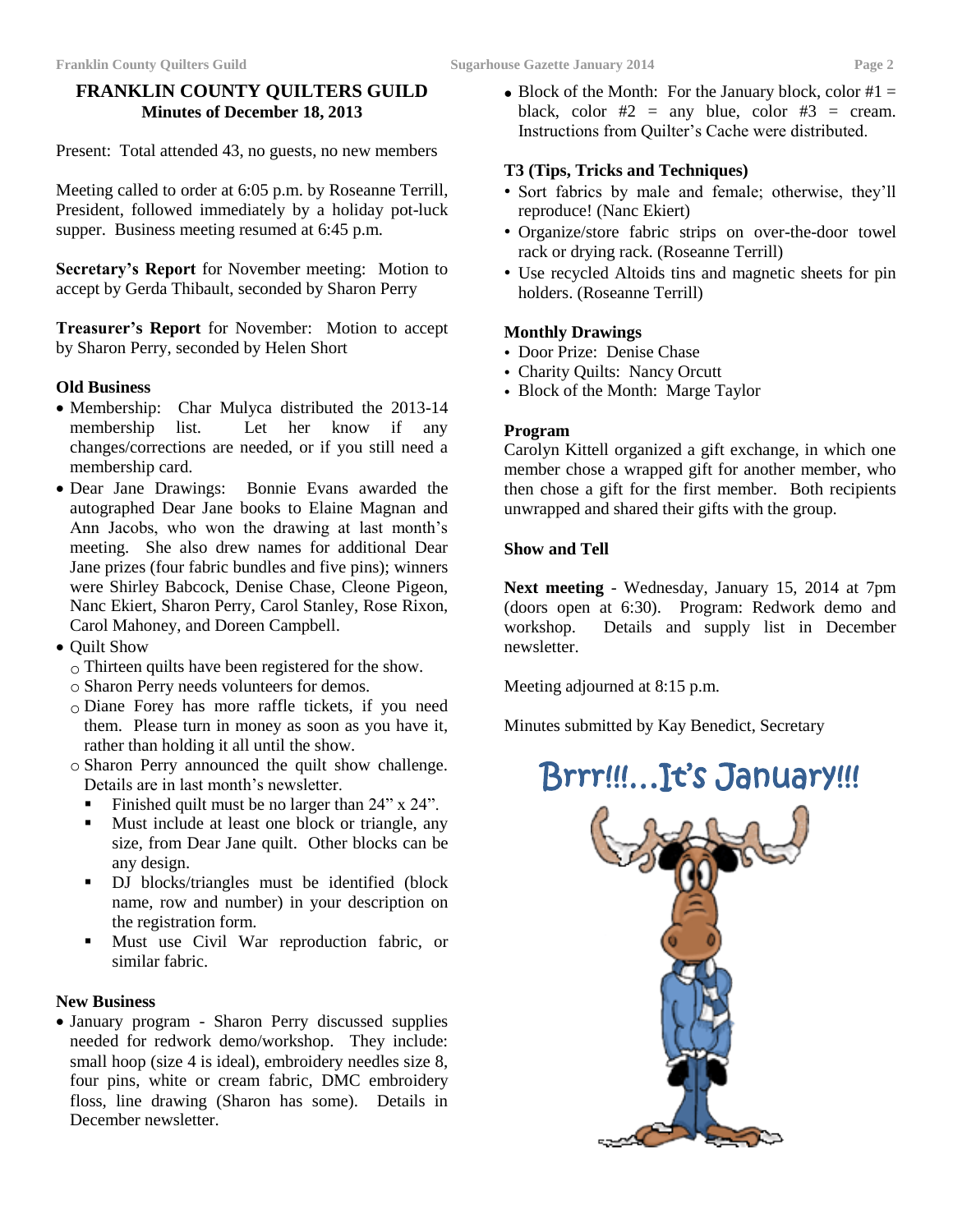#### **TREASURER'S REPORT FOR JANUARY 2014**

# **FRANKLIN COUNTY QUILTERS GUILD Treasurer's Report -- January 15, 2014**

| <b>Opening Balance</b>                                                                                                    |                              |                    |                                | \$4,663.50 |
|---------------------------------------------------------------------------------------------------------------------------|------------------------------|--------------------|--------------------------------|------------|
| <b>Funds collected</b><br>Membership<br>Vendors for QS (4)<br>Raffle tickets                                              |                              |                    | \$45.00<br>\$200.00<br>\$20.00 |            |
|                                                                                                                           | <b>Funds Collected Total</b> |                    | \$265.00                       |            |
|                                                                                                                           |                              | Sub-Total          |                                | \$4,928.50 |
| Funds paid out<br>Church of the Rock, Jan rent<br>Gerald Perry, Room set-up for Jan<br>Nancy Orcutt, BOM copies for 3 mos |                              |                    | \$35.00<br>\$25.00<br>\$31.01  |            |
|                                                                                                                           | <b>Funds Paid Out Total</b>  |                    | \$91.01                        |            |
|                                                                                                                           |                              | <b>Grand Total</b> |                                | \$4,837.49 |

2013 YTD Collections: \$8789.13

Respectfully submitted, Deborah L. Dusablon, Treasurer 01/15/2014

#### **REDWORK TIPS**

- Wash fabric prior to tracing or stitching.
- Trace your pattern using a Micron Pigma pen in the same color as your embroidery floss.
- Use two strands for most stitching. Use one strand for finer detail features.
- Don't "travel" with your thread across open space and be sure to trim all threads otherwise the thread will shadow through when the piece is completed.
- Coloring books and appliqué patterns are great sources for Redwork patterns.
- Use a hoop to secure your project while working. Do not leave your fabric on the hoop when not working on your project.
- If you find your floss tangling and knotting, try drawing your floss across a thread conditioner such as Thread Heaven.

*Deadline for articles for the next newsletter:*

**Wednesday, January 29 th , 2014**

Please email articles to Sharon Perry, [vtquilter@gmail.com,](mailto:vtquilter@gmail.com) or mail to PO Box 517, Montgomery Center VT 05471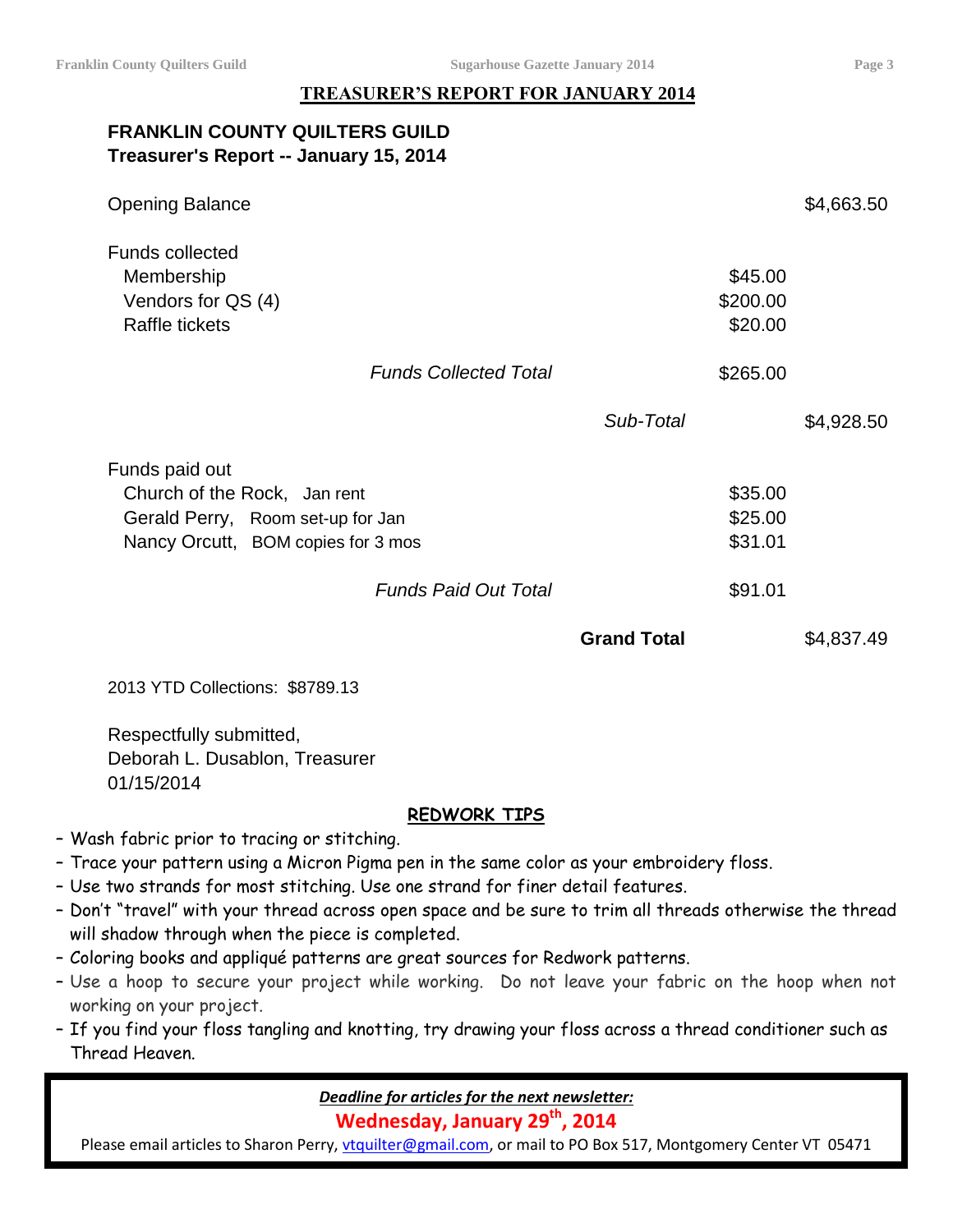

#### **JANUARY MEETING: REDWORK DEMO**

At the January meeting, Sharon Perry will be discussing Redwork and has asked several guild members to provide demonstrations for the

remaining guild members in attendance. Members are invited to bring their supplies to stitch along during the demonstrations. Members are also free to just observe and ask questions. The recommended supplies can be found at [www.franklincountyquilters.org/FCQGNews/fcqgn](http://www.franklincountyquilters.org/FCQGNews/fcqgnews1213.pdf) [ews1213.pdf](http://www.franklincountyquilters.org/FCQGNews/fcqgnews1213.pdf) on page 4 of the newsletter.

# **QUILT CHALLENGE FOR QUILT SHOW**

Sharon presented the following requirements for the Challenge for the 2014 Quilt Show. Guild members are encouraged to participate.

- 1. The Challenge Quilt can be no larger than 24"W by 24"H. It can be any size smaller.
- 2. The quilt must include at least one (1) block or pieced/appliquéd triangle from the Dear Jane quilt. The block/triangle can be resized to any measurement to fit within the quilt's size limitations above. Any other blocks in the quilt can be any design as long as at least one (1) block/triangle is a Dear Jane block/triangle.
- 3. The quilt must be completed using Civil War-era reproduction fabrics or fabrics which look like Civil War-era fabrics.
- 4. The quilt must be entered into the 2014 quilt show. The Dear Jane block or triangle needs to be identified, by the Dear Jane name and Dear Jane location (i.e. Tic-Tac-Toe, C-4), in the quilt's description on the entry form.

If anyone has any questions, please email Sharon Perry at **<u>[vtquilter@gmail.com](mailto:vtquilter@gmail.com)</u>** or call her at 326-3135.



## **SEWING MACHINE PICK-UP AT JANUARY MEETING**

Do you need your sewing machine serviced for all your cold weather sewing? Don't want to go out in the cold to take your machine in? Are you coming to the January guild meeting? Well…you're in luck!!!

Mark Baddorf will be coming to the January meeting to pick up your sewing machines for servicing. Call Mark at 326-2219 to schedule a pick-up with servicing appointment. Mark is limiting the January pick-up to 5 machines on a "first call, first service" basis.



**January 14th January 24th**  **Gwen Guyette Carol Stanley**

# **QUILT TIPS**

- Before washing new fabric, put a pinking blade in your rotary cutter and pink the cut edges of the fabric to control fraying. A pinked edge in your stash means the fabric has been washed.
- When you finish a quilt, cut all the remaining fabric into  $1\frac{1}{2}$  inch strips. At the end of the year, you'll have plenty of strips to make log cabin placemats, table runners or quilts for holiday gifts.
- Slivers of soap are great to mark quilting lines.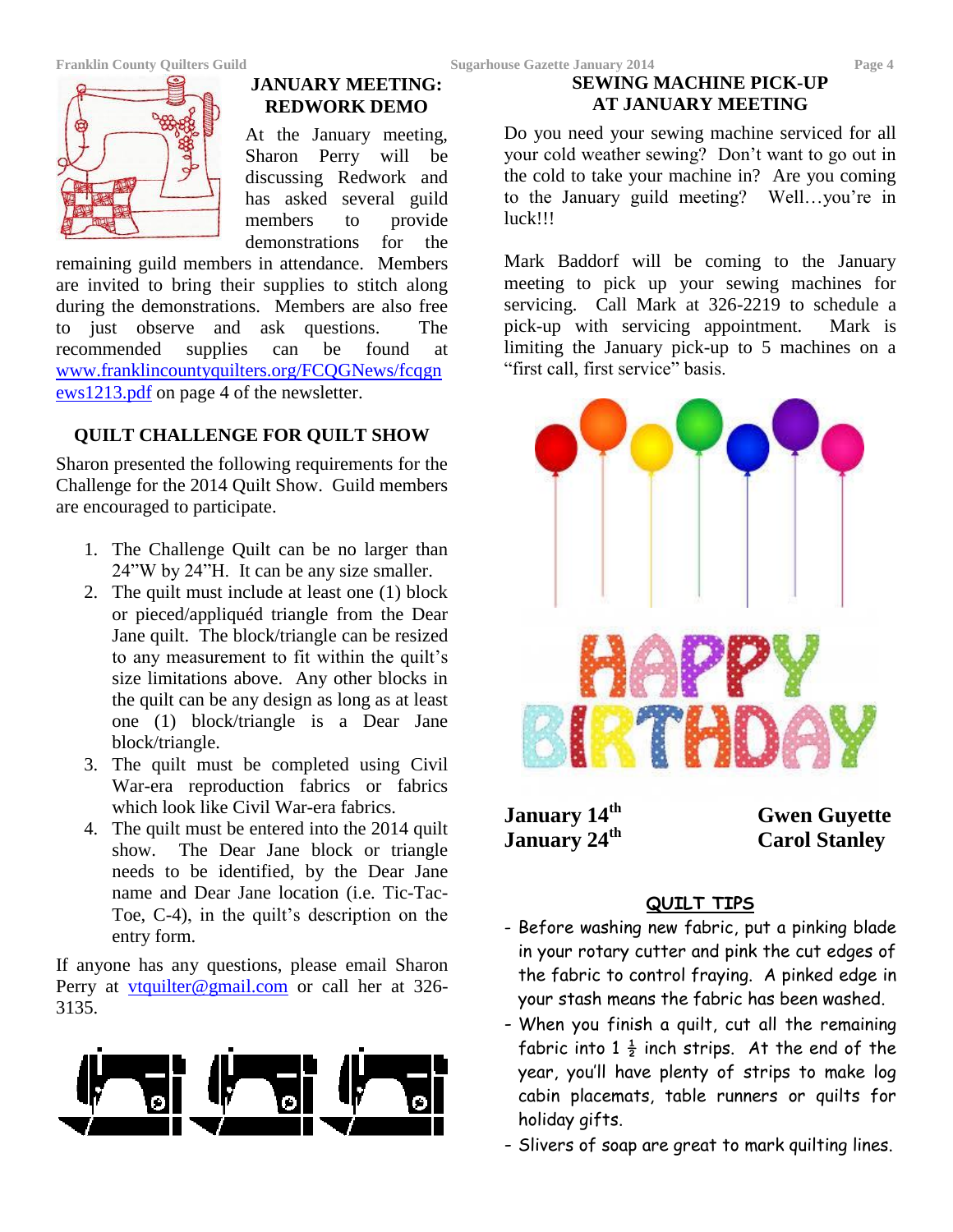# **JANUARY 2014 BLOCK OF THE MONTH PATTERN: SIGNATURE CHAIN**



# **Pattern from www.quilterscache.com Use black or black print for Color 1, blue for Color 2, and cream for Color 3.**

If you have any questions, call Carol Stanley 849-2949.

**Click the link below for the Signature Chain block pattern <http://www.quilterscache.com/S/SignatureChainBlock.html>**

Don't forget to continue to Page 2 of the instructions; the link to Page 2 is at the bottom of the page.

# **ON THE WEB…PATTERNS FOR JANUARY**

**SNUGGLE SNOWMEN: <http://www.pieceandquilt.com/2009/12/snuggle-snowmen-tutorial.html> STENCILED SNOWFLAKE QUILT: <http://weefolkart.com/content/snowflake-quilt-pattern> SNOWBALL QUILT: <http://www.craftsy.com/blog/2013/12/snowball-quilt-block-tutorial/> SNOWVILLE QUILT: [http://www.fortworthfabricstudio.com/media/uploads/2013/06/06/files/snowville\\_quilt.pdf](http://www.fortworthfabricstudio.com/media/uploads/2013/06/06/files/snowville_quilt.pdf)**

> **FEATURED ONLINE TUTORIAL: SNOWMAN WALLHANGING From Missouri Star Quilt Company**

**[http://www.youtube.com/watch?v=NF7GY4GCQpc&feature=c4](http://www.youtube.com/watch?v=NF7GY4GCQpc&feature=c4-overview&list=UUWnhR7raxVFDHmDXqCIzuAw) [overview&list=UUWnhR7raxVFDHmDXqCIzuAw](http://www.youtube.com/watch?v=NF7GY4GCQpc&feature=c4-overview&list=UUWnhR7raxVFDHmDXqCIzuAw)**

# RECIPE CORNER: CRANBERRY SALAD (Requested Recipe by Guild Member)

1 lb. ground cranberries (freeze first, then chop up in food processor) 1 c. crushed pineapple 1 apple, diced with peeling (can be chopped up in food processor) ½ c. chopped nuts 1 orange, diced with rind (can be chopped up in food processor) 2 c. sugar ½ c. chopped celery (can be chopped up in food processor) 2 small pkgs. lemon Jello  $\frac{1}{2}$  c. chopped celery (can be chopped up in food processor)  $\frac{1}{2}$  c. boiling water

Dissolve 2 packages of Jello in boiling water and set aside.

Mix cranberries, pineapple, apple, orange, nuts, celery, and sugar; blend thoroughly. Pour Jello mixture over fruit mixture. Stir thoroughly. Refrigerate until set.

This dish is especially popular at Thanksgiving and Christmas when cranberries are readily available. Cranberries freeze well and can be kept for a long time allowing you to enjoy this salad throughout the year.

CHEF'S NOTE: I chop everything except the nuts in a food processor. I also have made a low-calorie version by using sugar-free Jello and substituting Splenda or Truvia baking blend for the sugar.